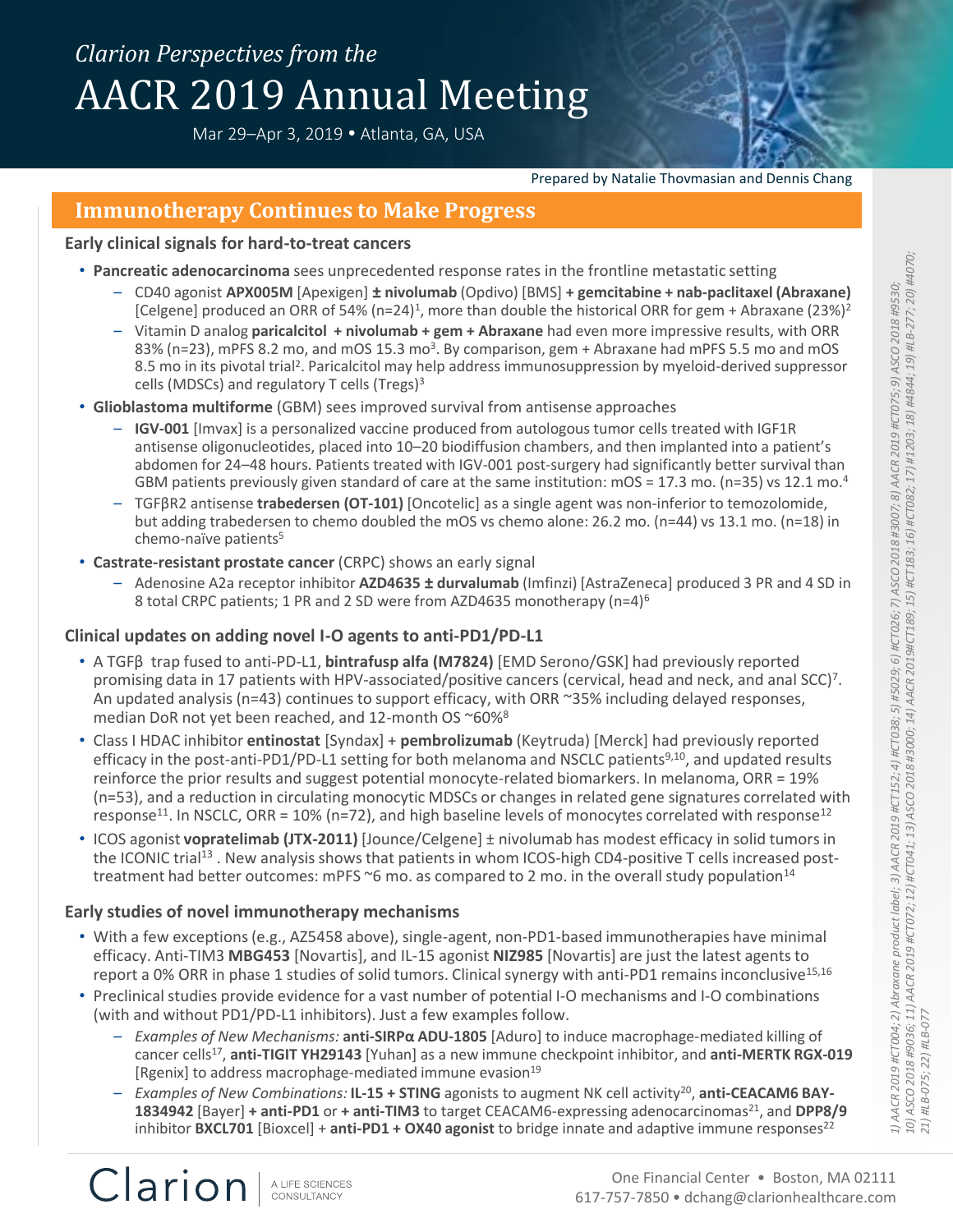# *Clarion Perspectives from the* AACR 2019 Annual Meeting

Mar 29-Apr 3, 2019 . Atlanta, GA, USA



### **Combining PD-L1 with TMB and/or other markers**

*PD-L1 IHC already guides immune checkpoint inhibitor (ICI) use in NSCLC, bladder, cervical, and gastric cancers<sup>1</sup> but retrospective analyses suggest that other biomarkers combined with PD-L1 may have greater utility. For example:*

- The **BMS 4-gene signature** assesses PD-L1, CD8A, LAG3, and STAT1 expression in tumors by RNA-seq. This combination seems to be more predictive for **nivo** responses than PD-L1 alone in hepatocellular carcinoma<sup>2</sup>
- **Tumor mutation burden (TMB)** seems to be predictive of **durvalumab (Imfinzi) + tremelimumab** [AZ] responses in NSCLC, independent of PD-L1; TMB and PD-L1 combined may be even more predictive<sup>3</sup>
- **TMB combined with the BMS 4-gene signature** is more predictive of **nivo + ipi (Opdivo + Yervoy)** [BMS] responses in melanoma than either alone<sup>4</sup>

## **Examples of continued exploration of other I-O markers**

- Systemic inflammation markers in the **IL-6/CRP** axis are associated with worse response to **atezolizumab (Tecentriq)** [Genentech] in triple-negative breast cancer (TNBC)<sup>5</sup>
- Loss of function mutations of **STK11** (a.k.a. **LKB1**) are associated with worse responses to ICI in NSCLC<sup>6</sup>
- Gain of function mutations of **Notch1/2/3** are associated with better responses to ICI in NSCLC<sup>7</sup>
- **High TMB combined with low copy number alteration (CNA)** is associated with better responses to ICI in a pan-cancer analysis of the MSK-IMPACT dataset<sup>8</sup>
- **TCR repertoire in TILs**—specifically high mean ratio of shared clones—may predict ICI efficacy<sup>9</sup>
- Microbiome studies correlate bacterial species with ICI response, albeit with limited concordance<sup>10,11</sup>. Fecal transplantation studies suggest that the microbiome may be used as a therapeutic, not just a diagnostic $12$

# **Engineered Cell Therapy Sees New Insights and Improvements**

### **Predicting durability in CD19-targeted CAR-T therapy**

- Tisagenlecleucel (Kymriah) [Novartis]: CAR transgene levels in the blood are too variable to be predictive<sup>1</sup>, but minimal residual disease (MRD) may be a signal of favorable response at least in ALL<sup>2</sup>
- **Axicabtagene ciloleucel** (Yescarta) [Gilead]: pretreatment Immunoscore may predict response in DLBCL<sup>3</sup>

# **Addressing acquired resistance due to antigen loss**

- CD22 CAR-T [NCI] continues to show efficacy after failure of CD19 CAR-T, but also shows significant toxicity<sup>4</sup>
- In preclinical models, CARs targeting both CD19 & CD22 may pre-empt antigen loss and lower relapse risk<sup>5</sup>
- In myeloma, GPRC5D is independent of BCMA and thus an alternative/ $2^{nd}$  antigen for CAR-T<sup>6</sup> or bispecifics<sup>7</sup>

# **Off-the-shelf vs point-of-care**

Clarion

- **Off-the-shelf CAR-T:** Allogene/Servier/Cellectis remain at the forefront with **UCART19** in phase 1<sup>8</sup> and ALLO-501 to begin phase 1 by mid-year<sup>9</sup>, but FT-819 [Fate Therapeutics] may not be far behind<sup>10</sup>
- **Off-the-shelf NK cell therapies** include **PNK-007** [Celularity], which showed promising phase 1 efficacy for multiple myeloma<sup>11</sup>, though efficacy was weak in  $AML<sup>12</sup>$ ; and **FT-519** [Fate], a preclinical CD19 CAR-NK<sup>13</sup>
- **Point-of-care cell therapy: F1 Oncology** has a novel vector that may enable same-day apheresis & infusion<sup>14</sup>

### **Progress towards solid tumor cell therapies**

- **Mesothelin CAR-T iCasM28z** [MSKCC] **+ anti-PD1** produced responses in 8 of 11 patients with malignant pleural disease<sup>15</sup>, the best efficacy yet for solid-tumor CAR-T. **HER2 CAR-T** [Baylor] induced CRs in 2 of 10 children with HER2+ sarcomas<sup>16</sup>
- Other antigens include ASPH<sup>17</sup>, CD70<sup>18,19</sup>, glypicans<sup>20,21</sup>, ICAM<sup>22,23</sup>, MUC1<sup>24</sup> (CARs); AFP<sup>25</sup> and MAGE<sup>26</sup> (TCRs)
- Other efforts include seeking to address exhaustion/improve persistence<sup>27,28</sup>, augment cell killing by secreting BiTEs<sup>29</sup>, or encode Boolean logic into the cells using a combinatorial, modular platform<sup>30</sup>